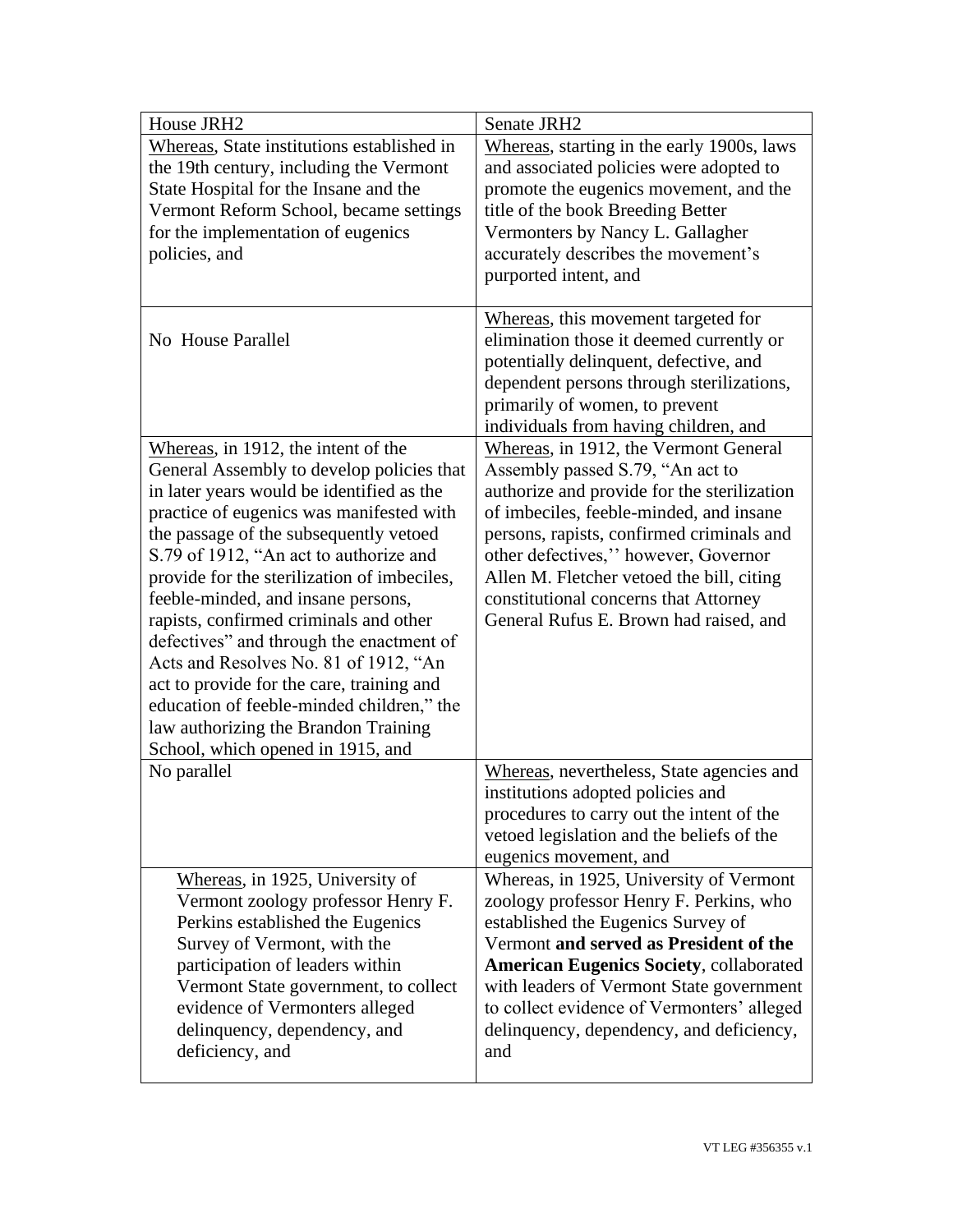| Whereas, State-sanctioned eugenics                                                 | Whereas, these State-sanctioned policies                                              |
|------------------------------------------------------------------------------------|---------------------------------------------------------------------------------------|
| policies targeted Vermonters of Native                                             | targeted the poor and persons with mental                                             |
| American Indian heritage, including                                                | and physical disabilities, and                                                        |
| French-Indian and Abenaki families, and                                            | Whereas, these same policies also targeted                                            |
| persons of mixed ethnicity and of French-                                          | individuals, families, and communities                                                |
| Canadian heritage, as well as the poor and                                         | whose heritage was documented as French                                               |
| persons with disabilities, among others,                                           | Canadian, French-Indian, or of other                                                  |
| and                                                                                | mixed ethnic or racial composition and                                                |
|                                                                                    | persons whose extended families'                                                      |
|                                                                                    | successor generations now identify as                                                 |
|                                                                                    | Abenaki or as members of other                                                        |
|                                                                                    |                                                                                       |
|                                                                                    | indigenous bands or tribes, and                                                       |
| Whereas, in 1927, S.59 "An act related to                                          | Whereas, in 1927, S.59, "An act relating                                              |
| Voluntary Eugenical Sterilization" passed                                          | to Voluntary Eugenical Sterilization"                                                 |
| the Senate but was defeated in the House,                                          | passed the Senate but was defeated in the                                             |
| and                                                                                | House, and                                                                            |
| Whereas, the General Assembly adopted                                              | Whereas, the General Assembly adopted                                                 |
| 1931 Acts and Resolves No. 174 (Act                                                | 1931 Acts and Resolves No. 174 (Act                                                   |
| 174) "An Act for Human Betterment by                                               | 174), "An Act for Human Betterment by                                                 |
| Voluntary Sterilization," for the purpose                                          | Voluntary Sterilization," for the purpose                                             |
| of eliminating from the future Vermont                                             | of eliminating from the future Vermont                                                |
| genetic pool persons deemed mentally                                               | genetic pool persons deemed mentally                                                  |
| unfit to procreate, and                                                            | unfit to procreate, and                                                               |
|                                                                                    |                                                                                       |
| Whereas, Act 174 resulted in the                                                   | No Senate Parallel                                                                    |
| sterilization of Vermonters, and whether                                           |                                                                                       |
| these individuals provided informed                                                |                                                                                       |
| consent can be questioned, and                                                     |                                                                                       |
|                                                                                    |                                                                                       |
| Whereas, this State-sanctioned eugenics                                            | Whereas, this State-sanctioned eugenics                                               |
| policy was not an isolated example of                                              | policy was not an isolated example of                                                 |
| oppression, but reflected the historic                                             | oppression but reflected the historic                                                 |
| marginalization, discriminatory treatment,                                         | marginalization, discriminatory treatment,                                            |
| and displacement of these targeted groups                                          | and displacement of these targeted groups                                             |
| in Vermont, and                                                                    | in Vermont, and                                                                       |
| Whereas, eugenics advocates promoted                                               | Whereas, eugenics advocates promoted                                                  |
| sterilization for the protection of                                                | sterilization for the protection of                                                   |
| Vermont's "old stock" and to preserve the                                          | Vermont's "old stock" and to preserve the                                             |
| physical and social environment of                                                 | physical and social environment of                                                    |
| Vermont for their children, and                                                    | Vermont for their children, and                                                       |
| <b>Whereas, the Eugenics Survey received</b>                                       | Whereas, the Eugenics Survey received                                                 |
| assistance from State and municipal                                                | assistance from State and municipal                                                   |
| officials, individuals, and private                                                | officials, individuals, and private                                                   |
| organizations, and the resulting                                                   | organizations, and the resulting                                                      |
| sterilization, institutionalization, and                                           | sterilization, institutionalization, and                                              |
| separation policies intruded on the lives of                                       | separation policies intruded on the lives of                                          |
| its victims and had devastating and<br>irreversible impacts that still persist [in | its victims and had devastating and<br>irreversible impacts that still persist in the |